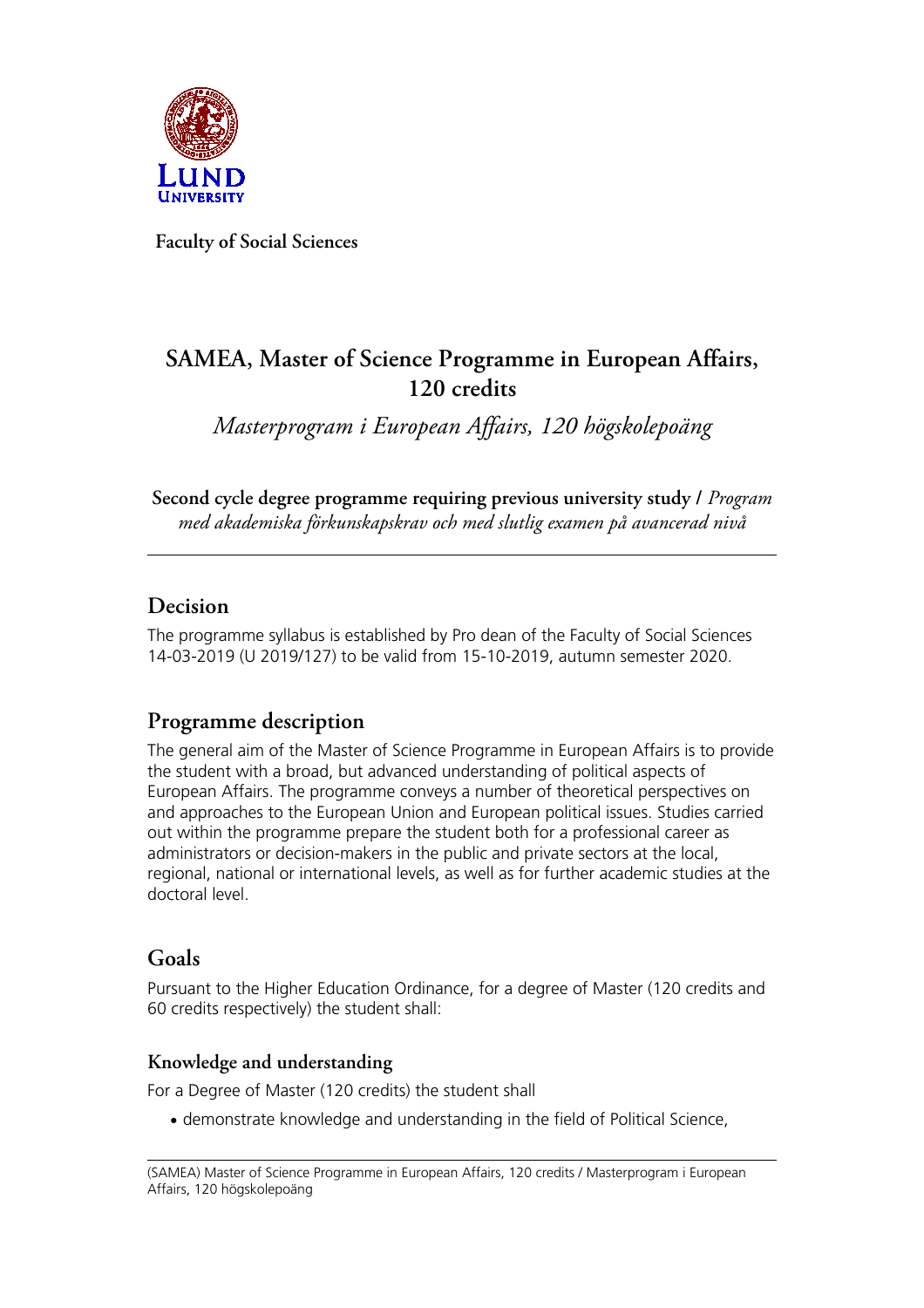including both broad knowledge of the field and a considerable degree of specialised knowledge in certain areas of the field as well as insight into current research and development work, and

• demonstrate specialised methodological knowledge in the field of Political Science.

For a Degree of Master (60 credits) the student shall

- demonstrate knowledge and understanding in the field of Political Science, including both an overview of the field and specialised knowledge in certain areas of the field as well as insight into current research and development work, and
- demonstrate specialised methodological knowledge in the field of Political Science.

#### **Competence and skills**

For a Degree of Master (120 credits) the student shall

- demonstrate the ability to critically and systematically integrate knowledge and analyse, assess and deal with complex phenomena, issues and situations even with limited information
- demonstrate the ability to identify and formulate issues critically, autonomously and creatively as well as to plan and, using appropriate methods, undertake advanced tasks within predetermined time frames and so contribute to the formation of knowledge as well as the ability to evaluate this work
- demonstrate the ability in speech and writing both nationally and internationally to clearly report and discuss his or her conclusions and the knowledge and arguments on which they are based in dialogue with different audiences, and
- demonstrate the skills required for participation in research and development work or autonomous employment in some other qualified capacity.

For a Degree of Master (60 credits) the student shall

- demonstrate the ability to integrate knowledge and analyse, assess and deal with complex phenomena, issues and situations even with limited information
- demonstrate the ability to identify and formulate issues autonomously as well as to plan and, using appropriate methods, undertake advanced tasks within predetermined time frames
- demonstrate the ability in speech and writing to report clearly and discuss his or her conclusions and the knowledge and arguments on which they are based in dialogue with different audiences, and
- demonstrate the skills required for participation in research and development work or employment in some other qualified capacity.

#### **Judgement and approach**

For a Degree of Master (120 credits) the student shall

- demonstrate the ability to make assessments in the field of Political Science informed by relevant disciplinary, social and ethical issues and also to demonstrate awareness of ethical aspects of research and development work
- demonstrate insight into the possibilities and limitations of research, its role in society and the responsibility of the individual for how it is used, and

 $2/4$ 

(SAMEA) Master of Science Programme in European Affairs, 120 credits / Masterprogram i European Affairs, 120 högskolepoäng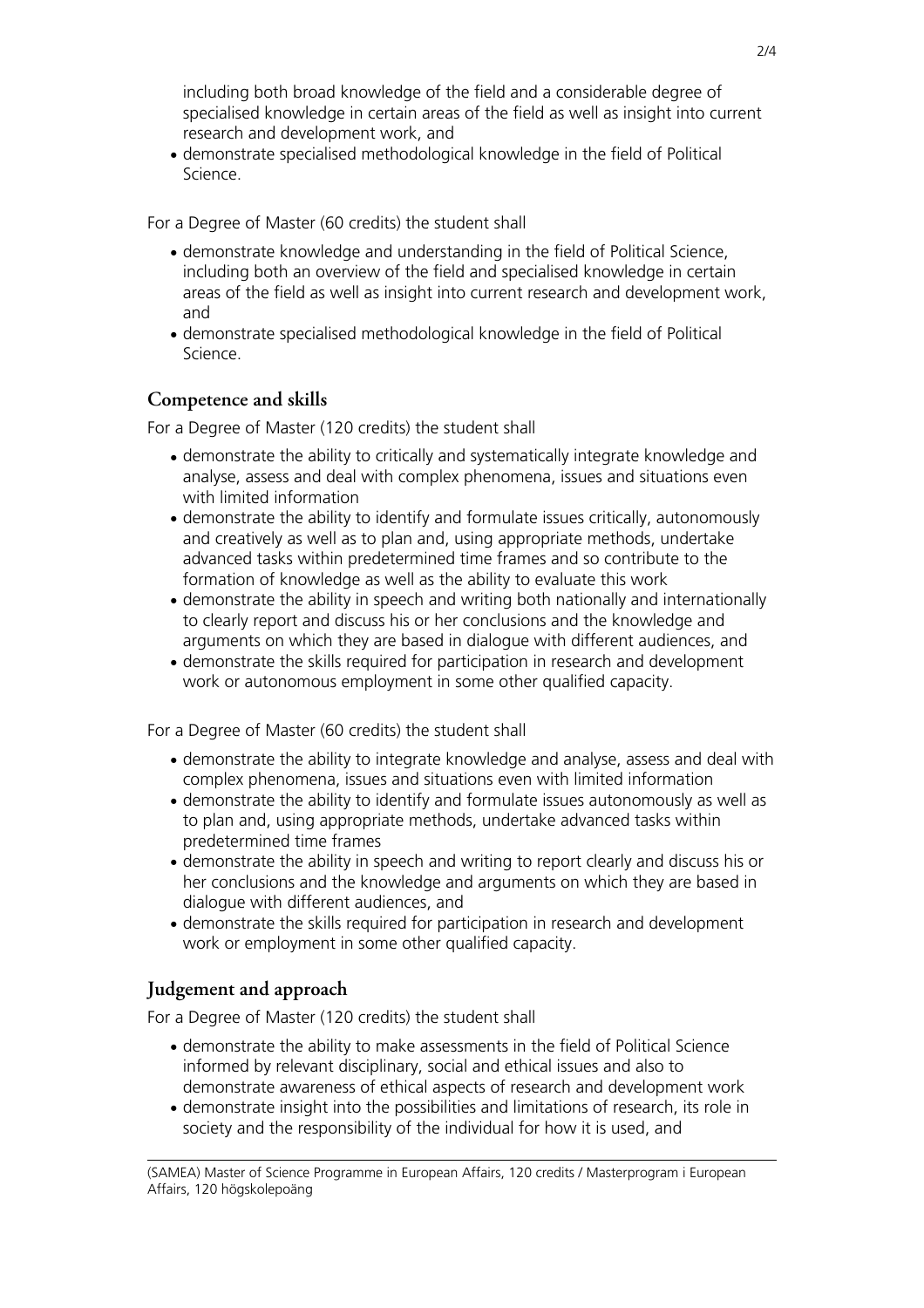• demonstrate the ability to identify the personal need for further knowledge and take responsibility for his or her ongoing learning.

For a Degree of Master (60 credits) the student shall

- demonstrate the ability to make assessments in the field of Political Science informed by relevant disciplinary, social and ethical issues and also to demonstrate awareness of ethical aspects of research and development work
- demonstrate insight into the possibilities and limitations of research, its role in society and the responsibility of the individual for how it is used, and
- demonstrate the ability to identify the personal need for further knowledge and take responsibility for his or her ongoing learning.

*In addition to the outcomes stated in the Higher Education Ordinance, for a degree of Master of Science (120 credits or 60 credits) in European Affairs the student shall:*

- be able to apply his/her knowledge and understanding, and problem solving abilities in new or unfamiliar environments within broader (or multidisciplinary) contexts related to the field of study,
- have developed an understanding for perspectives coming from disciplines other than their own, and
- possess basic knowledge about scientific communication channels, be able to monitor the knowledge development within their field of study and command advanced referencing systems.

### **Course information**

The programme comprises a total of 120 credits divided into six courses of 15 credits each, or four courses of 15 credits and an internship of 30 credits, and a master's thesis of 30 credits.

The first semester begins with a course that introduces the students to the institutions and policy processes of the EU. This is followed by a course on political science methodology that provides the students with skills required for doing independent research.

The second semester consists of a course on EU law that covers the relationship between national and EU legislation, and the legal aspects of the internal market. This is followed by a course on the external relations of the EU and its role in global affairs.

The third semester consists of optional courses. The students can then choose to do an internship at a relevant workplace that is chosen together with the programme coordinator. They can also choose to follow regular master's courses at The Department of Political Science or some other department or university.

During the fourth and last semester students complete the programme with a written thesis, which provides the opportunity to demonstrate their knowledge of theories, methods and argumentation in the field of European Affairs.

The courses are studied in the following order:

- European Governance, 15 credits (first half of the first semester)
- Political Science Methodology, 15 credits (second half of the first semester)
- EU Law, 15 credits (first half of the second semester)
- The EU in Global Affairs, 15 credits (second half of the second semester)